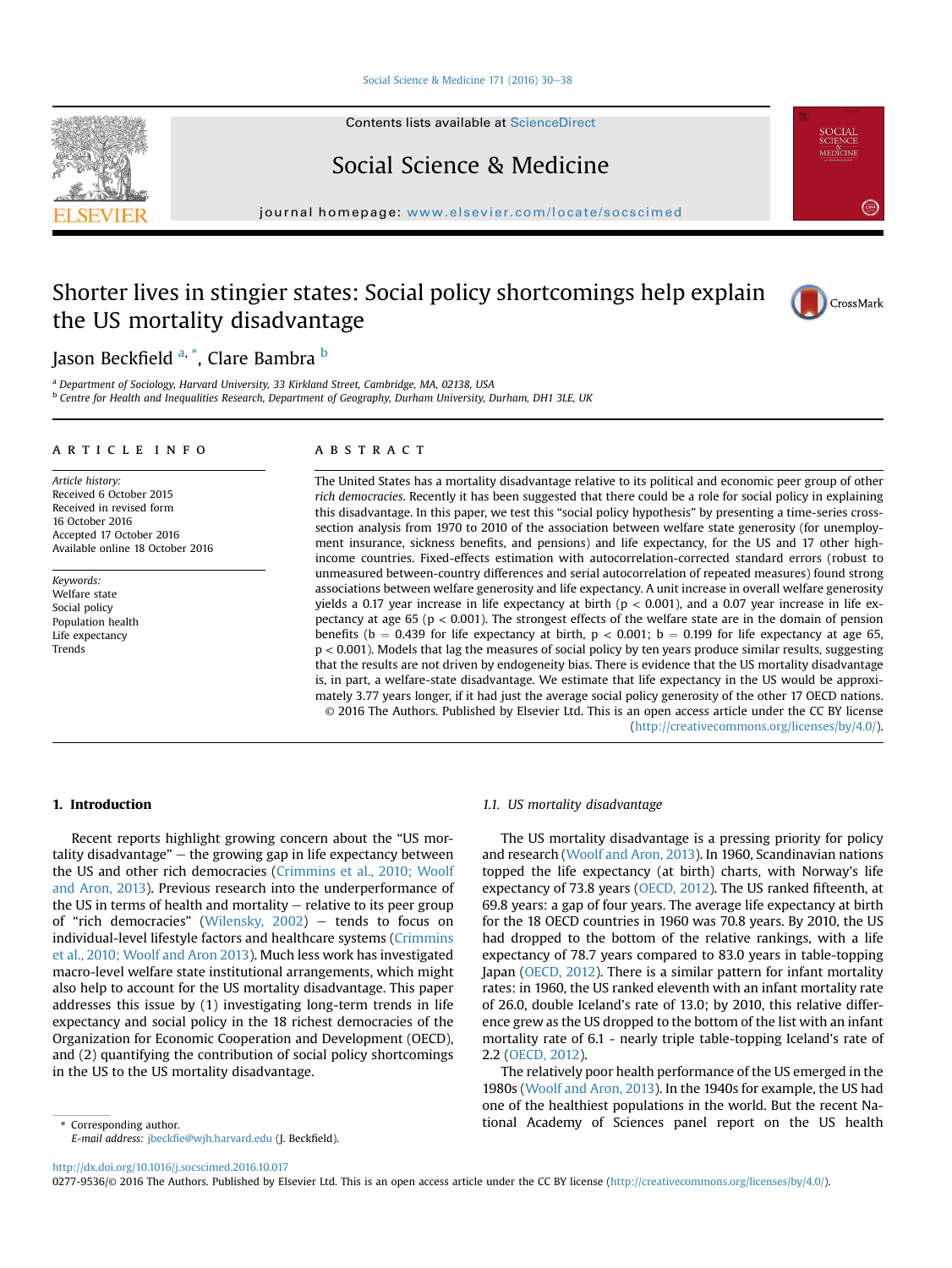disadvantage found that residents of the US fared worse, across at least nine domains of health, than residents of other rich de $m$ ocracies  $-$  and the disadvantage was consistent across all socioeconomic positions. This cross-cutting difference in the distribution of population health supports the notion that macro-level institutional factors like social policy differences - not just lifestyle or health care factors - may help to explain the US disadvantage ([Woolf and Aron, 2013](#page-8-0)).

### 1.2. Lifestyle and health care explanations

The US now has one of the lowest smoking rates of high-income countries; of comparable countries, only Sweden has lower rates. However, historically it was the highest tobacco consumer and there is evidence that around 20% of the US health disadvantage in terms of life expectancy and mortality of the over 50s is attributable to these historical differences in smoking rates ([Preston et al.,](#page-8-0) [2010\)](#page-8-0). There are also significant differences in diet between the US and other countries. For example, average calorie intake per US adult is 3770 per day, and obesity also thus contributes to mortality differences among adults aged 50 and over ([Preston and Stokes,](#page-8-0) [2011](#page-8-0)). The results of studies that examine cross-national differences in physical activity rates vary  $-$  with some suggesting that the US population has about average rates of activity, while others suggest it is lower ([Woolf and Aron, 2013\)](#page-8-0). Turning to alcohol consumption, there is tentative evidence that heavy drinking and binge drinking might be higher amongst young Americans, yet the overall prevalence of alcohol consumption amongst Americans is lower than for Europe ([Woolf and Aron, 2013\)](#page-8-0).

The US spends the most on health care  $-$  in absolute terms, per head of population and as a proportion of national income  $$ around 18% of US gross domestic product is spent on health care compared to around 6% in the UK ([Woolf and Aron, 2013\)](#page-8-0). Unlike other high-income countries that operate a social insurance system (whereby the government, employers and employees co-fund health care via regular set contributions e.g. France and Germany) or a national health system (where health care is funded by the government based on general taxation e.g. the UK, Sweden or New Zealand), the US system is effectively a private market. Individuals buy insurance policies themselves to cover their health risk, or receive coverage from their employers. There are some government-funded schemes for the very poor (Medicaid) and for the elderly (Medicare) but these are not as generous as schemes in other countries. The 'Obamacare' Patient Protection and Affordable Care Act reforms of 2010 did increase coverage rates, but today around 10% of Americans remain without health insurance of any kind and therefore only have access to emergency care  $-$  not prevention or primary or secondary care. Millions of others remain "under-insured" whereby their health care policies do not cover the full range of health services or their health needs. US patients also face considerable out-of-pocket payments and co-payments for services [\(Woolf and Aron, 2013\)](#page-8-0). This all means that healthcare access in the US is the most "commodified" (market dependent) of high-income nations, and the healthiest people have the best access to healthcare, in line with the 'inverse care law' ([Tudor-Hart,](#page-8-0) [1971\)](#page-8-0).

#### 1.3. Institutional explanations

At the level of theory, we argue that institutional arrangements like the welfare state are important for at least three reasons. First, welfare states stratify [\(Esping-Andersen, 1990\)](#page-8-0). The welfare states that people are born into organize social relations, sorting and ranking people into social hierarchies. Welfare states also affect income inequality ([Alderson and Nielsen, 2002](#page-7-0)). Poverty is also largely a function of institutional arrangements [\(Brady, 2008\)](#page-7-0). Indeed, previous research has indicated the important role that different antipoverty policy strategies can have on health outcomes, resulting in significant cross-national patterns. For example, [Lundberg et al. \(2008\)](#page-8-0) have shown how universal pensions and family policies that support dual-earners can lead to reductions in old age mortality and infant mortality respectively. [Esser and Palme](#page-8-0) [\(2010\)](#page-8-0) found similar results for pensions - particularly the value of the basic state pension for older women's health. [Nelson and](#page-8-0) [Fritzell \(2014\)](#page-8-0) found that the generosity of minimum income benefits available to those with no entitlement to contributory benefits (the poorest groups in high-income countries) was strongly associated with population level mortality rates and life expectancy: countries that provided higher minimum income benefits had better population health.

Second, again at the level of theory, welfare states not only influence the extent and kind of social stratification in society, but they also condition the operation of the social determinants of health (Beckfi[eld et al., 2015\)](#page-7-0). For example, the welfare state  $-$  itself a complex of citizenship rights (Marshall,  $1950$ ) – provides resources to citizens that may make other kinds of market resources less necessary for preventing illness and ensuring good health. An example of a fairly direct effect of the welfare state on health would be healthcare services [\(Bambra, 2005](#page-7-0)). A less direct way in which institutions impact health is by providing stingier or more generous cash benefits in times of unemployment or sickness [\(Esping-](#page-8-0)[Andersen, 1990](#page-8-0)). In countries with more generous social programs, the health of the poorest should be better thus enhancing overall population health. For example, research by [Mackenbach](#page-8-0) [et al. \(2011a, b\)](#page-8-0) found that inequality related losses to health amount to more than 700,000 deaths per year and 33 million prevalent cases of ill health in the European Union.

Third, it is possible that social policy itself is affected by population-health improvements, such that part of any association between social policy and population health might result from the endogeneity of social policy generosity to the health of the population, and especially the health of older cohorts, which can be expected to be larger in healthier societies, ceteris paribus ([Mackenbach et al., 2011a, b; Vogt and Kluge, 2015; Gunasekara](#page-8-0) [et al., 2014\)](#page-8-0). Indeed, the effect of population aging on social policy is well established in the comparative political economy literature ([Wilensky, 2002](#page-8-0)). For this reason, we emphasize our models of life expectancy at birth, which are shown in tables. We also estimate models that use ten-year lags for the social policy measures, to guard against reverse causation. Of course, without experimental data or a strong instrumental variable, we acknowledge it is impossible to rule out endogeneity bias.

In the growing field of research on the role of the welfare state in producing population health, studies have fairly consistently shown that infant mortality rates (IMR) vary significantly by welfare state, with rates lowest in the more generous Social Democratic countries of Scandinavia and highest in the less generous Liberal (e.g. US and UK) and Southern (e.g. Spain or Italy) welfare states ([Chung and Muntaner, 2006, 2007; Coburn, 2004; Eikemo et al.,](#page-7-0) [2008; Abdul et al., 2010; Navarro et al., 2003, 2006](#page-7-0)).

There are, however, several limitations to such regime-based comparative analysis of population health. While such studies are useful for explaining cross-sectional variation in population health profiles, they aggregate information across policy domains, they overlook within-regime policy heterogeneity, and they elide crossnational within-regime differences in trends (Beckfi[eld and Krieger,](#page-7-0) [2009\)](#page-7-0). Other studies have therefore compared more specific welfare state policies such as pension provision (universal versus contributory), family policies (traditional family versus dual earner support), total expenditure on specific benefits such as on sickness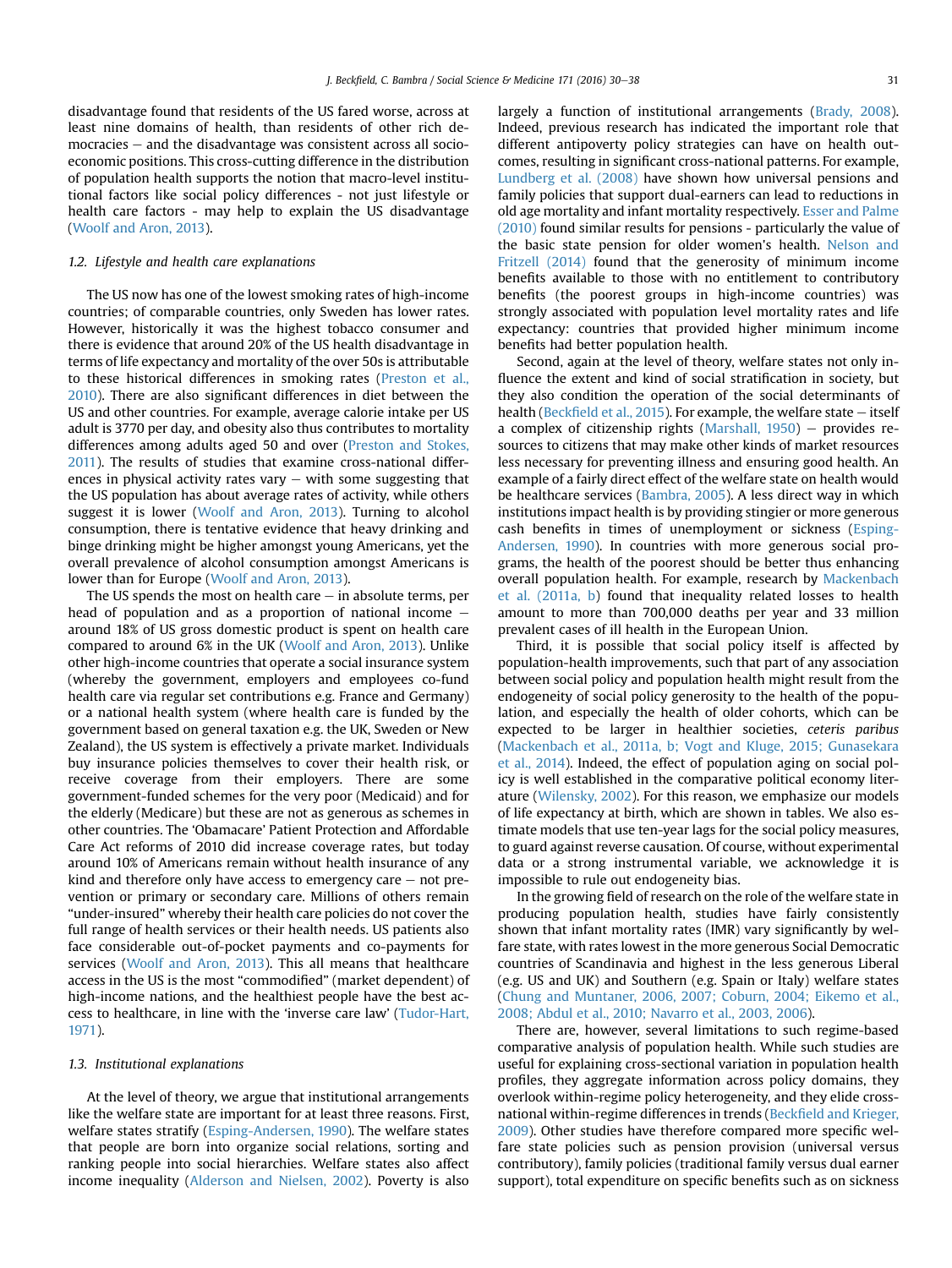benefits, the (non-) hierarchical delivery of benefits, or basic income support levels [\(Lundberg et al., 2008; Dahl and van der Wel,](#page-8-0) [2013; Nelson and Fritzell, 2014\)](#page-8-0).

The first contribution of our study, then, is to connect change in social policy over a long timespan (1970-2010) to changes over time in population health, using rigorous models that account for both unmeasured stable country characteristics, and serial autocorrelation. Our second is to analyse directly the possible contribution of social policy to the US mortality disadvantage.

#### 2. Methods

### 2.1. Population health

Our dependent variable is (1) life expectancy at birth (annual measures, 1971 to 2010, from OECD Health Data [\[OECD, 2012](#page-8-0)]). We also conduct supplemental analysis using life expectancy at age 65; the two sets of models produce very similar results, and so we focus on life expectancy at birth. Our focal independent variables are four measures of the welfare state from 1971 to 2010: (1) overall benefit generosity, (2) unemployment insurance generosity, (3) sickness insurance generosity, and (4) pension benefit generosity. These data come from the Comparative Welfare Entitlements Database II ([Scruggs et al., 2014\)](#page-8-0). The data and codebook are publicly available at [www.cwed2.org](http://www.cwed2.org). Key advantages are rigorous over-time and cross-national comparability, and detailed documentation of coding that facilitates replication. Full details on the construction of the generosity indices we use here are provided by [Scruggs \(2014\)](#page-8-0). We address endogeneity by estimating models that lag the covariates by five and ten years, respectively; because of space constraints we show only the ten-year-lag results but we note that the five-yearlag results are consistent with those shown.

### 2.2. Welfare-state generosity

In contrast to the regimes approach, our measures include both cross-national and within-nation, over-time variation in welfare states, and program-specific information on the generosity and coverage of unemployment insurance, sickness benefits, and public pension programs. For each program, benefit generosity is measured as a function of (1) the percentage of the average worker wage that is replaced by benefits, (2) the duration of benefits, (3) restrictions on benefit eligibility, such as waiting periods, retirement ages, and work requirements, and (4) the coverage rate or take-up rate. The first three characteristics are each transformed to a z-score, using all available data on each characteristic as the reference distribution. For unemployment insurance and sickness benefits, the relative generosity level of each benefit is then multiplied by the proportion of the labor force that is covered by each benefit. For pensions, the relative generosity is multiplied by the take-up rate. Thus, for each year, and for unemployment, sickness, and pensions, each welfare state receives a generosity score that is based on its benefit generosity relative to the distribution of generosity across all countries and years included in the CWED data, and the extent to which each benefit covers the relevant population. The overall generosity summary score combines this information into one index.

Specifically, the summary score is calculated by summing the normalized scores for each of the characteristics that define the generosity of each program, and taking the product of that quantity and the population coverage rate or take-up rate. Thus overall generosity is weighted by coverage, and is calculated on the basis of within-domain relative generosity. For unemployment and sickness insurance, these characteristics are the income replacement rate, the duration of benefits, the qualifying period, and the number of waiting days. For pension benefits, these characteristics are the replacement rates from standard and supplemental social pensions, the expected duration, the number of qualifying years required, and the employee funding ratio. For each characteristic of each policy, the log (of non-zero values) is first taken to adjust for skew, and then the z-score is calculated on the basis of the standard deviation (top- and bottom-coded at 2.5 and -2.5) and the mean of the logged scores (where 0s are unlogged), for the entire distribution of scores on that measure across all countries and years of available data. Next, those z-scores are reverse-coded so that higher scores indicate more benefits, summed, and multiplied by the coverage/ take-up rate to create relative generosity scores for unemployment, sickness, and pension benefits, respectively. Additional details are available from [Scruggs \(2014\)](#page-8-0), including the Stata code required to produce the summary scores from the raw data.

To clarify the construction of these measures, consider the cases of the United States, Germany, and Sweden. In 2010, the United States scores 21.7 on the summary measure of relative generosity, which is mainly a function of low levels of generosity relative to the maximum generosity scores for the countries and years included in the data (maxima on unemployment, sickness, and pensions are observed in Norway,  $2000-2001$ , Sweden, 1987 $-1990$ , and Sweden, 1983, respectively). This is toward the low end of summary generosity, which ranges from 20.9 (Australia) to 43.9 (Norway) among the 18 countries in the data in 2010. Germany's summary relative generosity score for 2010 is 32, which is more a function of restricted coverage of non means-tested public insurance (76% for unemployment insurance, and 83% for sickness insurance) than benefit generosity. In 2010, Sweden's summary relative generosity score is 35.2; its decline from a high of 46.6 in 1989 is a function of declining generosity in all three domains of the welfare state, and declining coverage in the area of unemployment insurance. Crucial for interpretation is the fact that these measures of social policy generosity are inherently relative, although originating in very specific policy indicators. As such, the relative rankings on these measures are reliable, and a one-unit change means the same thing at the bottom of the generosity distribution as it does at the top, but the quantity of each score itself has no direct interpretation (e.g., it is not a percentage).

#### 2.3. Fixed-effects estimation with autocorrelation correction

We employ fixed-effects models with an autocorrelation adjustment. Fixed-effects models remove the effects of all stable, unmeasured country characteristics (such as geographic location, size, economic attributes, and ethnic diversity) by including in the model an indicator variable for each country (or, equivalently, by substracting each observation from its within-country mean on each variable). The autocorrelation adjustment is used because all the variables are highly serially correlated (e.g., life expectancy in year t is largely a function of life expectancy in year t-1). We have a total of 637 cases for the estimation, after deleting country-years with missing data on any of the variables we use. We include 18 OECD countries: Australia, Austria, Belgium, Canada, Denmark, Finland, France, Germany, Ireland, Italy, Japan, the Netherlands, New Zealand, Norway, Sweden, Switzerland, the United Kingdom, and the United States. For the main analyses shown in [Table 1,](#page-3-0) we have a minimum of 27 observations per country, and a maximum of 39 observations per country, 1971-2010.

To evaluate the robustness of our results to potential confounding from other factors that are associated with both welfarestate development and life expectancy, we estimate additional models that introduce controls for real (inflation- and PPPadjusted) GDP per capita, the size of the population aged 65 and older as a percentage of the total population, and the OECD's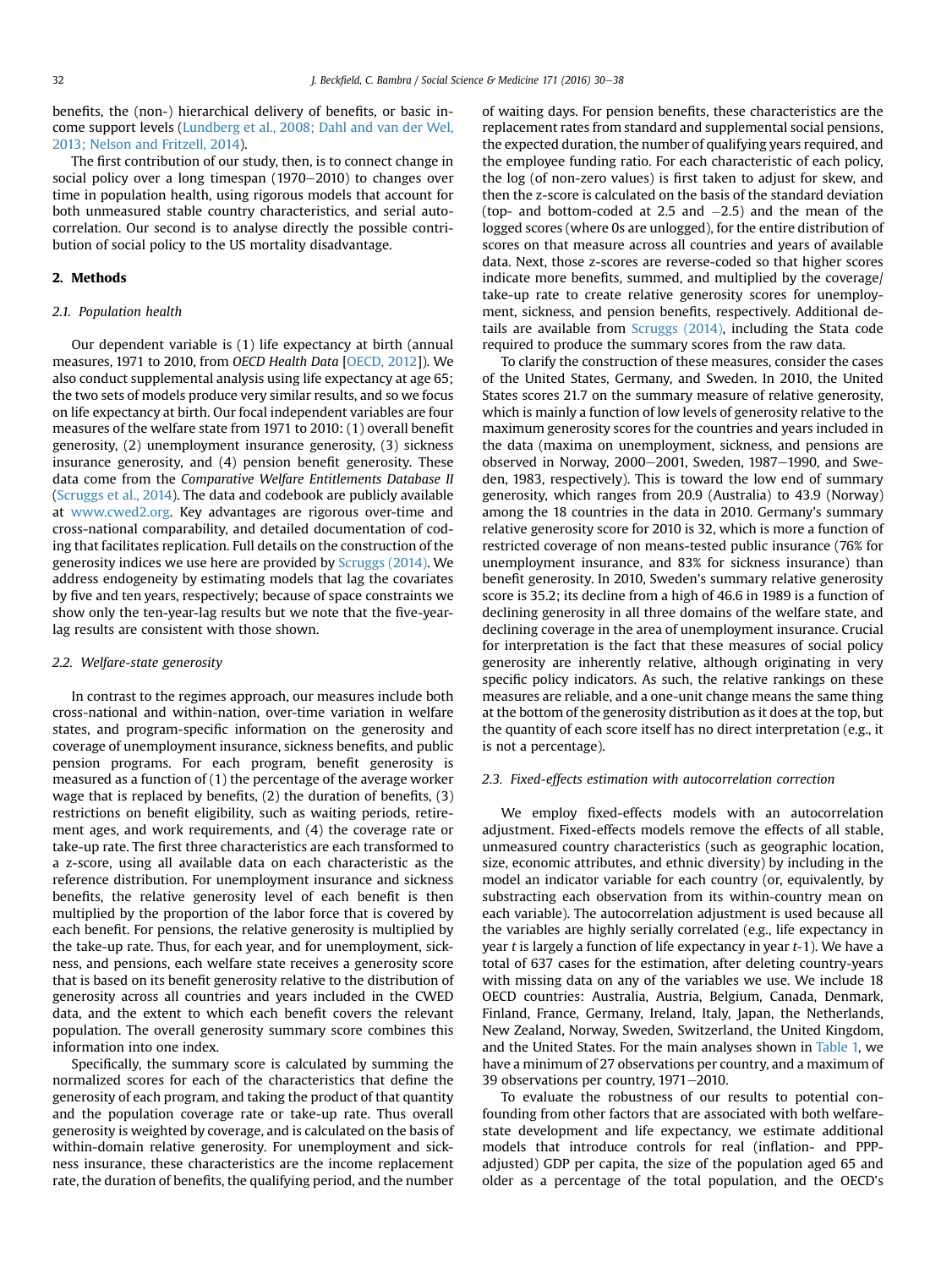<span id="page-3-0"></span>measure of public and mandatory private social expenditure as a percentage of GDP. We control for GDP per capita because it is associated with health and may reduce mortality, holding citizenship rights constant [\(McKeown, 1976\)](#page-8-0). We control for the percentage of the population aged 65 and older to adjust for the potential feedback effects of population health on social policy. Our models, however, assume the exogeneity of social policy, which might be a more reasonable assumption for OECD welfare states than for developing welfare states, since social policy generosity is on the decline in many aging populations, such as Germany and Sweden. Nevertheless, recognizing that there are still probably feedback effects from health to social policy, we include a control for the proportion of the population that is aged 65 and older, following the logic that social policy effects net of population aging should be less vulnerable to this source of endogeneity. Finally, we control for public and private social expenditure because many welfare states use a mix of public and private supports. The differences between the expenditure data and the policy-based CWED data are that expenditure is "downstream" from policy, and the expenditure data capture private social spending net of the public spending that is uniquely caused by the policy-based measures also included in the models (the OECD measure also includes several areas of social spending, including income supports, housing, and family supports, among other policy domains; see [Adema et al.](#page-7-0) [\(2011\)](#page-7-0)). We expect (and find) positive associations for all three controls. Data for public and private social expenditure are taken from the Comparative Political Dataset ([Armingeon et al., 2015\)](#page-7-0). Models that include all the controls use many fewer observations, because of limitations on data availability, as shown in the sample sizes reported in the table titles.

To simulate a counterfactual scenario of generous US social policy, and evaluate how life expectancy might be different under such a scenario, we estimate a Blinder-Oaxaca regression decom-position ([Greene, 2000](#page-8-0):251-253). This regression decomposition approach is more commonly applied in labor economics research, where it was developed to analyse sex differences in wages as a function of both (a) sex differences in returns to human capital, and (b) sex differences in the stock of human capital. The decomposition allows the analyst to examine what the difference in the outcome would be between two groups, if the groups were identical on measured covariates, and their effects. The decomposition also quantifies the contribution of the differences in the measured covariates, vs. the differences in the regression coefficients, across the two groups. We apply this approach to the case of the US mortality disadvantage by estimating one model for the US, and

#### Table 1

Fixed-Effects and Autocorrelation-Corrected Regressions of Life Expectancy at Birth on Linear Trend, Overall Welfare Generosity, Unemployment Insurance Generosity, Sickness Insurance Generosity, and Pension Benefit Generosity ( $n = 637$ ).

| Model             | (1)                   | (2)                             | (3)                  | (4)                  | (5)                            |
|-------------------|-----------------------|---------------------------------|----------------------|----------------------|--------------------------------|
| Year $(0 = 1970)$ | $0.293***$            | $0.313***$                      | $0.302***$           | $0.297***$           | $0.297***$                     |
| Generosity        | (10.83)               | (11.98)<br>$0.167***$<br>(7.07) | (11.37)              | (11.02)              | (11.62)                        |
| Unemployment      |                       |                                 | $0.225***$           |                      |                                |
| <b>Sickness</b>   |                       |                                 | (4.82)               | $0.113*$<br>(2.42)   |                                |
| Pension           |                       |                                 |                      |                      | $0.439***$                     |
| Constant          | 69.83***<br>(1087.16) | 63.50***<br>(766.31)            | 67.19***<br>(924.09) | 68.49***<br>(930.81) | (7.60)<br>64.33***<br>(789.60) |

Notes:

t-statistics in parentheses.

 $*$ p < 0.05,  $*$  $*$ p < 0.01,  $*$  $*$  $*$ p < 0.001.

one model for the non-US OECD countries. We combine the infor-mation from these separate models using [Jann's \(2008\)](#page-8-0) "oaxaca" add-on program for Stata, which reports estimated life expectancy if the US had the average social policy generosity of the rest of the OECD (the "endowments effect"), the estimated life expectancy if the US had the coefficients of the rest of the OECD (the "coefficients effect"), and their interaction.

## 3. Results

We begin by describing the long-term trends in life expectancy. [Fig. 1](#page-4-0) shows the trends in life expectancy at birth, in three panels grouped by welfare regime: (A) social-democratic, (B) conservative, and (C) liberal. Although we are not conducting a regime analysis, and are instead interested in within-regime and over-time variability on specific social policy measures, we group the countries by regime (a) for readability, and (b) as a bridge to previous work. In all 18 OECD nations, there is a positive, nearly linear trend. There are, however, several notable deviations from the main trend. Panel A shows Finland's rapid catch-up in the 1970s and early 1980s, and Denmark's slower rate of improvement until the early 1990s (the Danish deviation may be related to smoking [\[Preston et al., 2010\]](#page-8-0)). Panel C shows the divergence of the US from Australia, Canada, New Zealand, and the UK started in the late 1990s.

#### 3.1. Long-term trends in welfare generosity

[Fig. 2](#page-4-0) shows the long-term trends in overall welfare generosity. The between-country differences are so great that the scale of the y-axis differs significantly across the panels: Denmark, Finland, Norway, and Sweden range from about 29 to about 47. The continental European countries and Japan range from about 20 to about 43. At the bottom of the range of welfare generosity, Australia, Canada, Ireland, New Zealand, the UK and the US range from about 11 to about 37. Interestingly, the upper range of the variation is extended by Ireland's significant welfare-state expansion during the 2000s, when its generosity score increased from about 25 to over 32. We note that our fixed-effects estimation relies on this within-country variation.

#### 3.2. Fixed-effects and autocorrelation-corrected estimates

To test the hypothesis that welfare generosity is associated with life expectancy in these 18 rich democracies, we estimate regressions of two measures of life expectancy (at birth, and at age 65) on a linear trend variable, and each of our four measures of welfare generosity. In all the regressions, we also include country fixed effects (which control for any effects of unmeasured betweencountry characteristics), as well as an adjustment for serial autocorrelation. We note that autocorrelation is quite strong in these data, with estimated rhos above 0.9. Correcting for serial autocorrelation effectively removes most of the year-to-year variation from our data, creating a very stringent hypothesis test.

The results show robust associations between welfare generosity and life expectancy. Table 1, which displays the models of life expectancy at birth, shows that the effect of welfare generosity  $(b = 0.167)$  is nearly half as large in magnitude as the linear trend  $(b = 0.313)$ . Disaggregating overall generosity by measuring generosity separately for each major welfare domain reveals that not all effects are equal: the estimated effect of pension generosity  $(b = 0.439)$  is even larger in magnitude than the linear trend, and is also larger than the effects of overall generosity ( $b = 0.167$ ), unemployment benefit generosity ( $b = 0.225$ ), and sickness benefit generosity ( $b = 0.113$ ). The large effect of pension benefits is striking; we interpret this as suggestive evidence that economic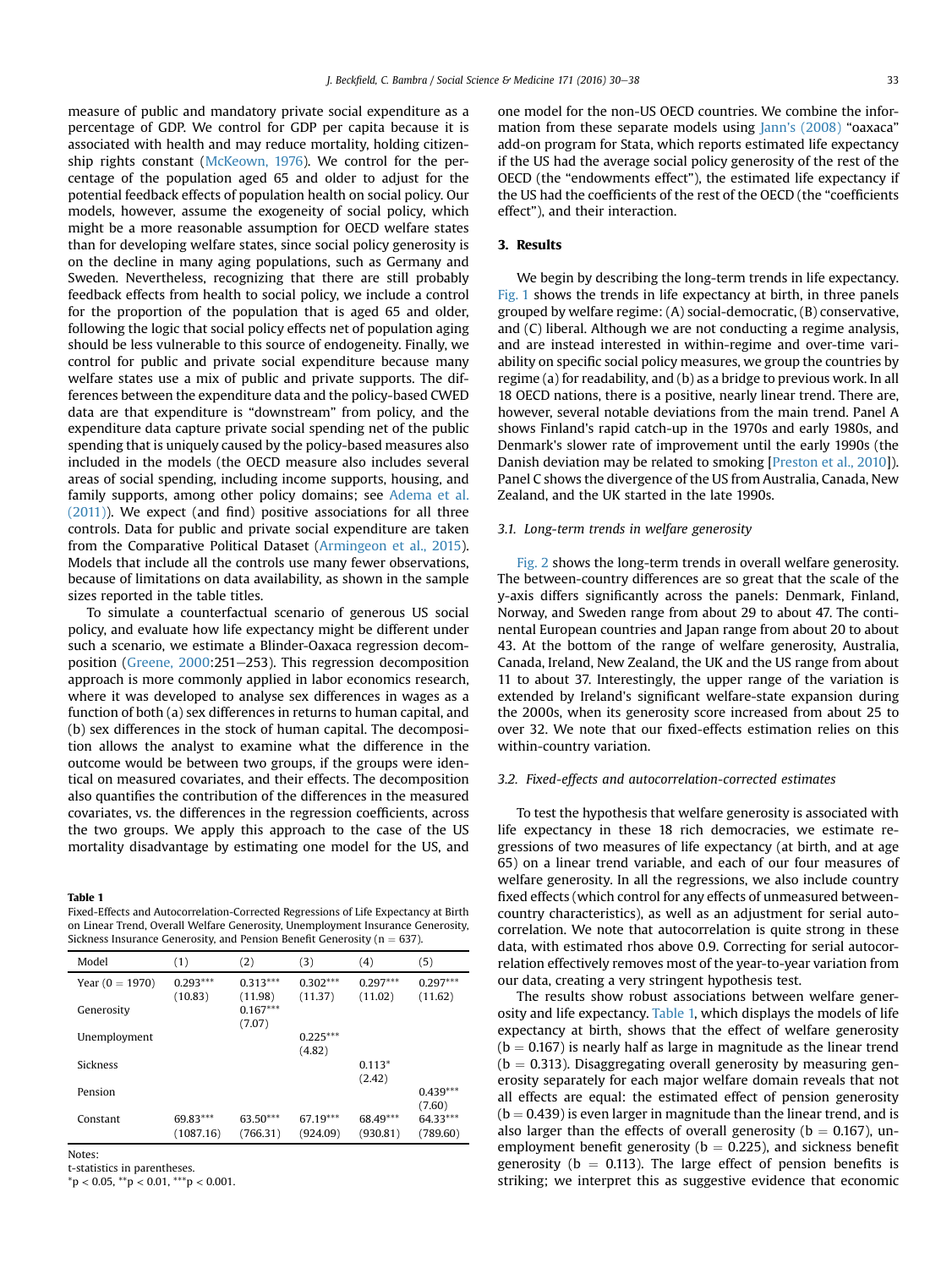<span id="page-4-0"></span>

50  $45$ Welfare Generosity<br>35 40  $\overline{30}$ 1970 1980 1990 2000 2010 vear Denmark  $-$ - Finland .......... Norway Sweden  $45$  $\overline{a}$ Welfare Generosity<br>
5 30 35 4 25  $\infty$  $2010$  $1980$  $1990$  $2000$ 1970 year Austria -- Belgium  $\cdot$  France - Germany  $-$  Italy  $-$  - Japan Netherlands ····· Switzerland 35 Welfare Generosity<br>20 25 30  $\frac{15}{2}$  $\overline{1}$ 1970 1980 1990 2000 2010 year -- Canada Australia .......... Ireland - - New Zealand UK  $-$  USA

Fig. 1. Long-term trends in life expectancy at birth. The state of the state of the state of Fig. 2. Long-term trends in overall welfare generosity.

support for retired people may be increasingly important for population health as these populations age (several of these countries have large "baby-boomer" cohorts), and as chronic conditions become more important. Sensitivity analysis (displayed in Tables  $6-8$ ) shows substantively identical results for life expectancy at age 65, female life expectancy at birth, and male life expectancy at birth.

[Table 2](#page-5-0) shows results for models that lag the covariates by ten years, to guard against the possibility of endogeneity bias. Once again the coefficients for the measures of social policy generosity are all positive and statistically significant.

[Table 3](#page-5-0) shows results from models of life expectancy at birth that add controls for GDP per capita, the proportion of the population aged 65 and older, and public and mandatory private social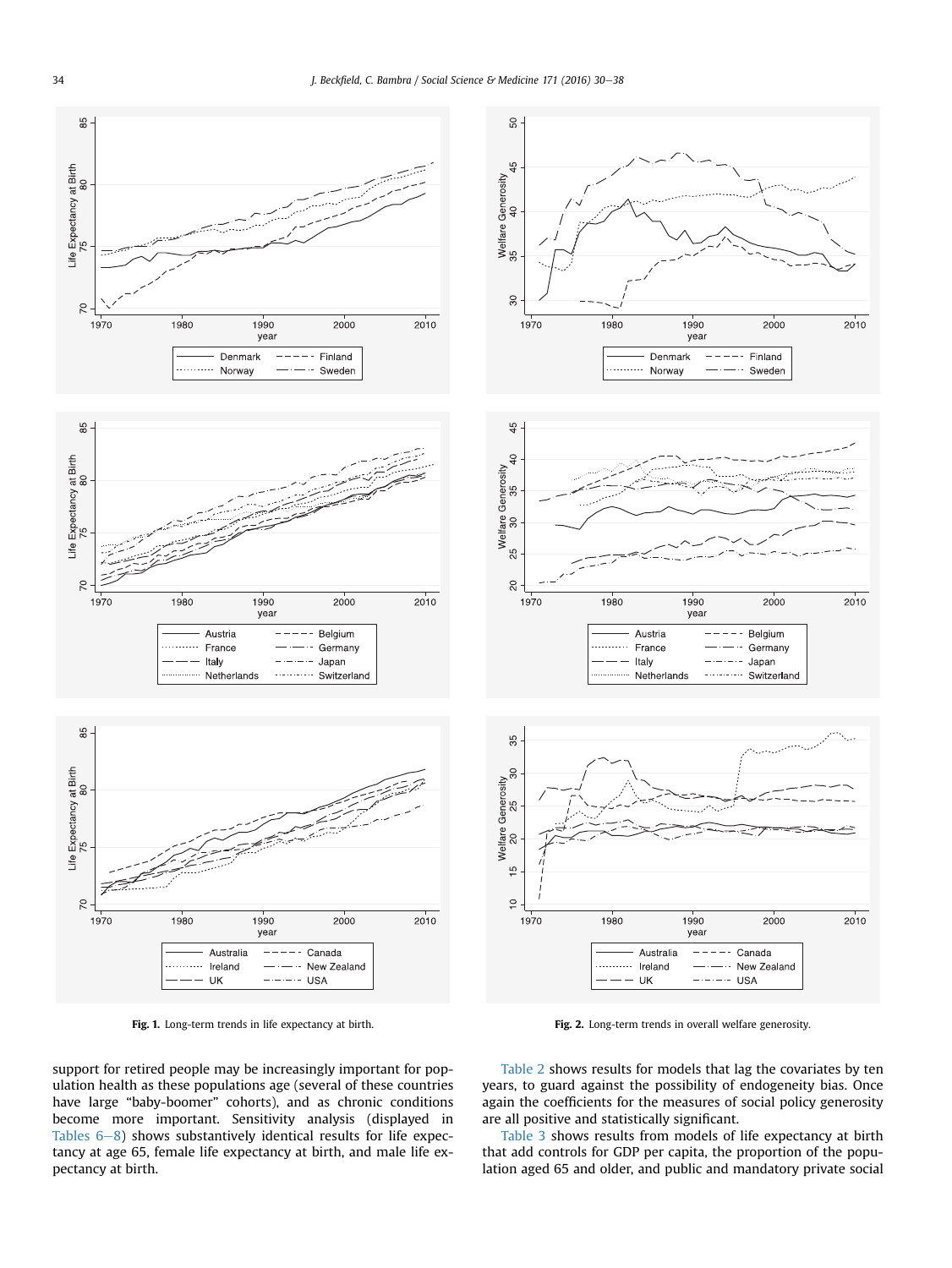#### <span id="page-5-0"></span>Table 2

Fixed-Effects and Autocorrelation-Corrected Regressions of Life Expectancy at Birth on Linear Trend, Overall Welfare Generosity, Unemployment Insurance Generosity, Sickness Insurance Generosity, and Pension Benefit Generosity; Covariates Lagged Ten Years ( $n = 455$ ).

| Model             | (1)                    | (2)                             | (3)                    | (4)                  | (5)                            |
|-------------------|------------------------|---------------------------------|------------------------|----------------------|--------------------------------|
| Year $(0 = 1970)$ | $0.386***$             | $0.405***$                      | $0.373***$             | $0.398***$           | $0.408***$                     |
| Generosity        | (7.94)                 | (9.24)<br>$0.435***$<br>(10.05) | (8.21)                 | (8.31)               | (9.17)                         |
| Unemployment      |                        |                                 | $0.736***$             |                      |                                |
|                   |                        |                                 | (7.88)                 |                      |                                |
| <b>Sickness</b>   |                        |                                 |                        | $0.369***$           |                                |
|                   |                        |                                 |                        | (3.96)               |                                |
| Pension           |                        |                                 |                        |                      | $0.975***$                     |
| Constant          | $70.72***$<br>(511.92) | 55.84***<br>(281.27)            | $63.52***$<br>(389.70) | 66.44***<br>(376.02) | (9.27)<br>58.43***<br>(308.34) |

t statistics in parentheses.

 $*_{p}$  < 0.05,  $*_{p}$  < 0.01,  $**_{p}$  < 0.001.

#### Table 3

Fixed-Effects and Autocorrelation-Corrected Regressions of Life Expectancy at Birth on Linear Trend, Overall Welfare Generosity, Unemployment Insurance Generosity, Sickness Insurance Generosity, Pension Benefit, Log Real GDP Per Capita, Population Aged 65 and Older as % of Total, and Public and Mandatory Private Social Expenditure ( $n = 465$ ).

| Model               | (1)                              | (2)                             | (3)                                | (4)                                                         | (5)                           |
|---------------------|----------------------------------|---------------------------------|------------------------------------|-------------------------------------------------------------|-------------------------------|
| Year $(0 = 1970)$   | $-0.00126$                       | 0.00331                         | $-0.00237$                         | 0.000294                                                    | 0.00715                       |
| GDP p.c. $(log)$    | $(-0.08)$<br>5.688***<br>(53.99) | (0.22)<br>$5.591***$<br>(50.21) | $(-0.15)$<br>$5.713***$<br>(52.86) | (0.02)<br>5.650***<br>(52.59)                               | (0.49)<br>5.533***<br>(52.76) |
| Age $65+$ % of Pop. | $0.239***$                       | $0.241***$                      | $0.239***$                         | $0.237***$                                                  | $0.251***$                    |
| Social Expenditure  | (4.29)<br>$0.125***$             | (4.38)<br>$0.119***$            | (4.29)<br>$0.127***$               | (4.30)<br>$0.124***$                                        | (4.71)<br>$0.112***$          |
| Generosity          | (9.04)                           | (8.56)<br>$0.0426*$<br>(2.48)   | (9.09)                             | (9.03)                                                      | (8.16)                        |
| Unemployment        |                                  |                                 | $-0.0324$                          |                                                             |                               |
| Sickness            |                                  |                                 | $(-0.99)$                          | 0.0563<br>(1.60)                                            |                               |
| Pension             |                                  |                                 |                                    |                                                             | $0.193***$<br>(4.86)          |
| Constant            | $-2.975***$<br>$(-25.03)$        | $-3.102***$                     |                                    | $-2.993***$ $-3.071***$<br>$(-26.18)$ $(-25.17)$ $(-25.82)$ | $-3.365***$<br>$(-28.79)$     |

t statistics in parentheses.

 $*$ p < 0.05,  $*$  $*$ p < 0.01,  $**$ p < 0.001.

expenditure as a percentage of GDP. The collinearity between year and log real GDP per capita means that precise estimates of their independent associations are not possible; in the model with GDP per capita, which itself has a strong positive association with life expectancy at birth, year loses its statistical significance. Given that the social expenditure measure reflects, in part, spending from citizenship entitlements, it is surprising that the associations between total welfare generosity and life expectancy, and between pension generosity and life expectancy, are both robust to the inclusion of these controls. That unemployment generosity and sickness generosity lose statistical significance and approach zero suggests that their effects may be absorbed by the expenditure measure. We note that we do not interpret the coefficient for the size of the population aged 65 and older as the estimate of a causal effect; it could be interpreted as evidence of the rectangularization of the survival curve ([Nusselder and Mackenbach, 1996\)](#page-8-0).

Table 4 shows the same progression of models, with the covariates lagged by ten years. Note first that the sample size drops significantly, to  $n = 283$ , because ten years of observations are lost for each of the 18 OECD countries in the analysis. In these models,

#### Table 4

Fixed-Effects and Autocorrelation-Corrected Regressions of Life Expectancy at Birth on Linear Trend, Overall Welfare Generosity, Unemployment Insurance Generosity, Sickness Insurance Generosity, Pension Benefit, Log Real GDP Per Capita, Population Aged 65 and Older as % of Total, and Public and Mandatory Private Social Expenditure; Covariates Lagged Ten Years ( $n = 283$ ).

| Model               | (1)         | (2)         | (3)                                         | (4)         | (5)         |
|---------------------|-------------|-------------|---------------------------------------------|-------------|-------------|
| Year $(0 = 1970)$   | $-0.0412*$  | $-0.0331*$  | $-0.0412*$                                  | $-0.0332*$  | $-0.0320$   |
|                     | $(-2.51)$   | $(-1.99)$   | $(-2.50)$                                   | $(-2.01)$   | $(-1.89)$   |
| GDP p.c. $(log)$    | $6.091***$  | $6.012***$  | $6.090***$                                  | $6.035***$  | $6.013***$  |
|                     | (63.61)     | (57.67)     | (60.77)                                     | (61.77)     | (57.59)     |
| Age $65+$ % of Pop. | $0.198**$   | $0.186*$    | $0.198**$                                   | $0.174*$    | $0.192*$    |
|                     | (2.61)      | (2.47)      | (2.61)                                      | (2.29)      | (2.55)      |
| Social Expenditure  | $0.114***$  | $0.111***$  | $0.114***$                                  | $0.116***$  | $0.109***$  |
|                     | (6.90)      | (6.71)      | (6.84)                                      | (7.06)      | (6.47)      |
| Generosity          |             | 0.0330      |                                             |             |             |
|                     |             | (1.61)      |                                             |             |             |
| Unemployment        |             |             | $-0.000159$                                 |             |             |
|                     |             |             | $(-0.004)$                                  |             |             |
| Sickness            |             |             |                                             | $0.0803*$   |             |
|                     |             |             |                                             | (2.01)      |             |
| Pension             |             |             |                                             |             | 0.0893      |
|                     |             |             |                                             |             | (1.65)      |
| Constant            | $-4.470***$ | $-4.469***$ | $-4.470***$                                 | $-4.487***$ | $-4.522***$ |
|                     |             |             | $(-32.11)$ $(-31.77)$ $(-31.97)$ $(-32.14)$ |             | $(-32.25)$  |
|                     |             |             |                                             |             |             |

t statistics in parentheses.

 $*$ p < 0.05,  $*$  $*$ p < 0.01,  $*$  $*$  $*$ p < 0.001.

the coefficient on social spending retains its positive sign, magnitude and statistical significance, but the CWED-based policy measures lose significance. Given the available data, it is impossible to evaluate whether the change in coefficients is driven more by the decreased sample size, the changed period of observation, or the multicollinearity introduced by the correlations between the CWED policy measures and the expenditure measure (the bivariate correlations range from 0.51 to 0.80).

## 3.3. How much of the US mortality disadvantage is explained by social policy?

To evaluate the extent to which social policy shortcomings explain the US mortality disadvantage, we extend the analysis in two ways. First, we re-estimated the models with Sweden as the omitted country instead of the US as the omitted country, in order to observe how the difference between the US and a leader in population health changes over time (this is of course equivalent to subtracting the fixed effect for Sweden from the constant term where the US serves as the omitted category). The logic of this test is that the addition of our social policy measures to a model that includes a linear trend and fixed effects, but no other covariates, should reduce the size of the difference between the US and Sweden (chosen for its high levels of life expectancy). Second, we conduct a Blinder-Oaxaca decomposition analysis of the regression results, in order to estimate what the US mortality disadvantage would be if US social policies were as generous as the average rich democracy.

Both analyses yield evidence of a strong role for social policy shortcomings in explaining the US mortality disadvantage. First, in a model of life expectancy at birth with Sweden as the reference category, the US fixed effect drops from  $-2.88$  to  $-2.43$  when total generosity is added to the model. When all four policy measures are added to the same model, the US fixed effect drops even further, to -1.70. Second, the Blinder-Oaxaca decomposition shows that US life expectancy at birth would be 3.77 years longer than it is, if the US had the average social policy profile of the other 17 OECD member states included in the analysis. We emphasize that the counterfactual scenario involves attributing to the US the average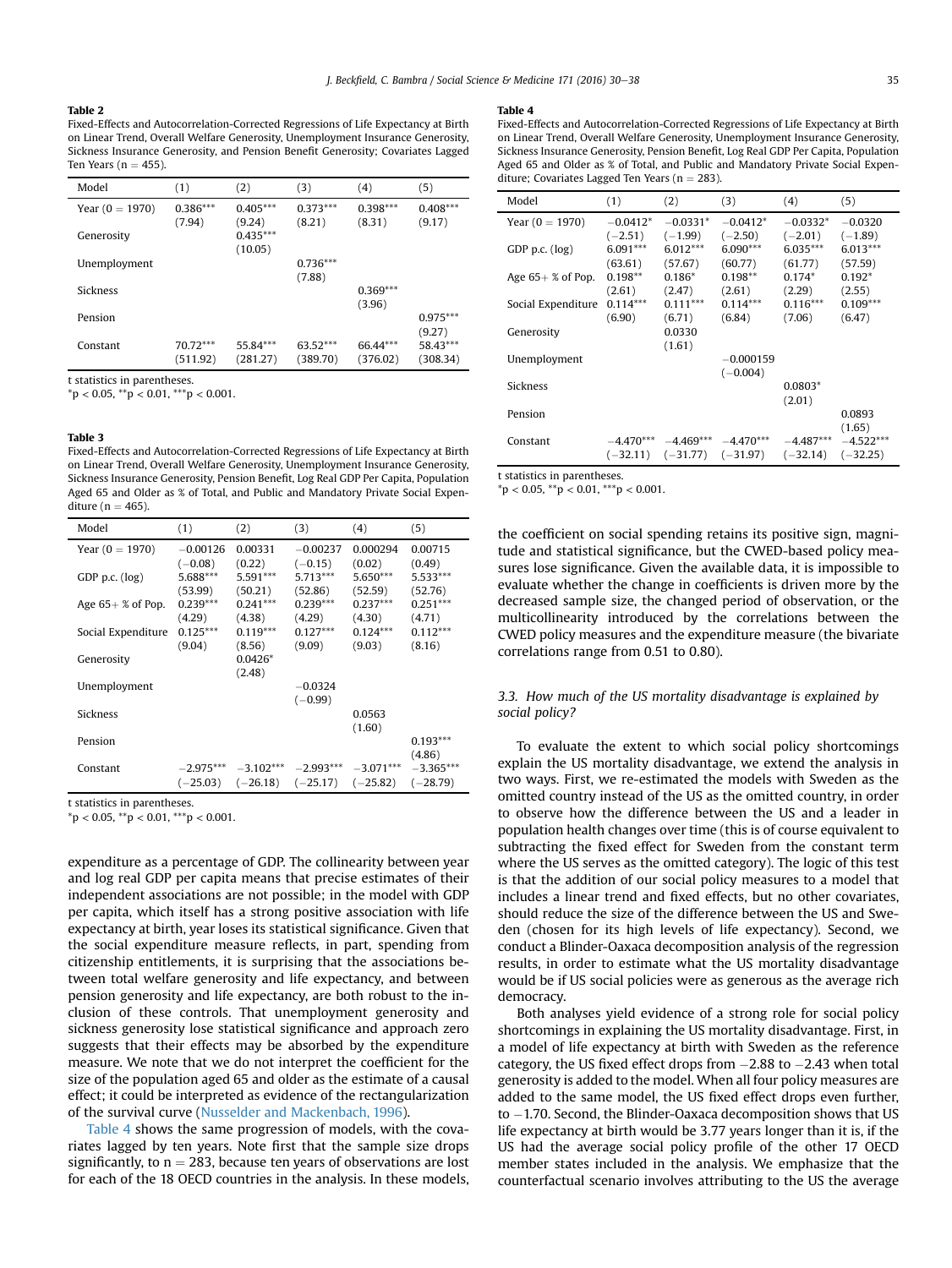#### <span id="page-6-0"></span>Table 5

| US vs. 17 OECD Nations         |                        |         |  |  |  |  |
|--------------------------------|------------------------|---------|--|--|--|--|
|                                | US                     | OECD    |  |  |  |  |
| $b_{\text{Year}}(s.e.)$        | 0.149                  | 0.221   |  |  |  |  |
|                                | (0.005)                | (0.004) |  |  |  |  |
| $b_{\text{Generosity}}$ (s.e.) | 0.311                  | 0.006   |  |  |  |  |
|                                | (0.050)                | (0.007) |  |  |  |  |
| Constant (s.e.)                | 65.7                   | 71.9    |  |  |  |  |
|                                | (0.987)                | (0.231) |  |  |  |  |
|                                | --- -- ---- - - - - -- | . .     |  |  |  |  |

Endowments effect (change in US LE if US had OECD-average generosity):  $3.77$  (s.e.  $= 0.657$ )

Coefficients effect (change in US LE if US had OECD coefficients): 1.29  $(s.e. = 0.146)$ 

| Interaction between endowments effect and coefficients effect: $-3.38$ |  |  |
|------------------------------------------------------------------------|--|--|
| $(s.e. = 0.590)$                                                       |  |  |

| US vs. Nordic Nations (Denmark, Finland, Norway and Sweden) |         |                                                                          |  |  |  |
|-------------------------------------------------------------|---------|--------------------------------------------------------------------------|--|--|--|
|                                                             | US      | Nordic                                                                   |  |  |  |
| $b_{\text{Year}}(s.e.)$                                     | 0.149   | 0.168                                                                    |  |  |  |
|                                                             | (0.005) | (0.006)                                                                  |  |  |  |
| $b_{\text{Generosity}}$ (s.e.)                              | 0.311   | 0.154                                                                    |  |  |  |
|                                                             | (0.050) | (0.016)                                                                  |  |  |  |
| Constant (s.e.)                                             | 65.7    | 67.4                                                                     |  |  |  |
|                                                             | (0.987) | (0.231)                                                                  |  |  |  |
|                                                             |         | Endowments effect (change in US LE if US had Nordic-average generosity): |  |  |  |

5.56 (s.e.  $= 0.950$ )

Coefficients effect (change in US LE if US had Nordic coefficients): -1.24  $(s.e. = 0.302)$ 

Interaction between endowments effect and coefficients effect: -2.74  $(s.e. = 0.928)$ 

non-US OECD values for the policy measures, not the maximum non-US OECD values. Our decomposition suggests the US could gain nearly four years in life expectancy just by catching up to the OECD average, not by becoming a social-policy leader. To address the more stringent counterfactual, we compared the US to the most generous welfare states, Denmark, Finland, Norway, and Sweden. We find that if the US had the social policy profile of these leading welfare states, life expectancy at birth would be 5.56 years longer than it is. Table 5 shows the results.

## 4. Discussion

Year-to-year changes in life expectancy in the United States have failed to keep up with those in other rich democracies. Existing work that focuses on lifestyle and healthcare as candidate explanations has explained only part of the US mortality disadvantage. Newer research is turning to political institutions as possible solutions to this puzzle ([Bambra and Beck](#page-7-0)field, 2012), as newer theoretical developments in social and spatial epidemiology also argue for more attention to "upstream" and societal causes of population health ([Hall and Lamont, 2009; Link and Phelan, 1995\)](#page-8-0). A major area of scholarly debate within this newer literature surrounds the welfare state: does the US have a mortality disadvantage in part because it has a welfare-state disadvantage?

Our research suggests that the answer may be: "Yes." While most existing research relies on cross-sectional comparative designs that overlook within-country variation in welfare states, and aggregate together all domains of the welfare state, our study uses newly-available measures of welfare generosity in the domains of unemployment, sickness, and pension benefits (as well as a summary measure), and fixed-effects regression techniques that use (only) within-country variation for estimation. Our results are unambiguous: within-country, over-time increases in welfare generosity are strongly, positively, and statistically-significantly associated with within-country, over-time changes in life

#### Table 6

Fixed-Effects and Autocorrelation-Corrected Regressions of Life Expectancy at Age 65 on Linear Trend, Overall Welfare Generosity, Unemployment Insurance Generosity, Sickness Insurance Generosity, and Pension Benefit Generosity ( $n = 637$ ).

| Model             | (1)        | (2)                              | (3)        | (4)         | (5)        |
|-------------------|------------|----------------------------------|------------|-------------|------------|
| Year $(0 = 1970)$ | $0.168***$ | $0.173***$                       | $0.168***$ | $0.169***$  | $0.168***$ |
| Generosity        | (17.99)    | (19.28)<br>$0.0659***$<br>(6.44) | (18.51)    | (18.66)     | (20.02)    |
| Unemployment      |            |                                  | $0.0496*$  |             |            |
|                   |            |                                  | (2.41)     |             |            |
| <b>Sickness</b>   |            |                                  |            | $0.0678***$ |            |
|                   |            |                                  |            | (3.34)      |            |
| Pension           |            |                                  |            |             | $0.199***$ |
|                   |            |                                  |            |             | (8.43)     |
| Constant          | $13.14***$ | $10.78***$                       | $12.63***$ | $12.38***$  | $10.72***$ |
|                   | (508.47)   | (283.03)                         | (399.70)   | (388.02)    | (309.13)   |

Notes:

t statistics in parentheses.

 $*$ p < 0.05,  $*$  $+$ p < 0.01,  $**$ p < 0.001.

#### Table 7

Fixed-Effects and Autocorrelation-Corrected Regressions of Female Life Expectancy at Birth on Linear Trend, Overall Welfare Generosity, Unemployment Insurance Generosity, Sickness Insurance Generosity, and Pension Benefit Generosity  $(n = 641)$ 

| Model             | (1)                   | (2)                            | (3)                    | (4)                    | (5)                            |
|-------------------|-----------------------|--------------------------------|------------------------|------------------------|--------------------------------|
| Year $(0 = 1970)$ | $0.231***$            | $0.252***$                     | $0.241***$             | $0.235***$             | $0.237***$                     |
| Generosity        | (8.06)                | (9.14)<br>$0.166***$<br>(6.90) | (8.57)                 | (8.26)                 | (8.89)                         |
| Unemployment      |                       |                                | $0.211***$             |                        |                                |
|                   |                       |                                | (4.54)                 |                        |                                |
| <b>Sickness</b>   |                       |                                |                        | $0.109*$               |                                |
|                   |                       |                                |                        | (2.32)                 |                                |
| Pension           |                       |                                |                        |                        | $0.449***$                     |
| Constant          | 74.87***<br>(1136.11) | 68.50***<br>(810.59)           | $72.27***$<br>(989.01) | $73.56***$<br>(984.65) | (7.54)<br>69.11***<br>(821.27) |

Notes:

t statistics in parentheses.

 $*p < 0.05$ ,  $*p < 0.01$ ,  $**p < 0.001$ .

#### Table 8

Fixed-Effects and Autocorrelation-Corrected Regressions of Male Life Expectancy at Birth on Linear Trend, Overall Welfare Generosity, Unemployment Insurance Generosity, Sickness Insurance Generosity, and Pension Benefit Generosity ( $n = 641$ ).

| Model             | (1)                   | (2)                             | (3)                    | (4)                  | (5)                    |
|-------------------|-----------------------|---------------------------------|------------------------|----------------------|------------------------|
| Year $(0 = 1970)$ | $0.320***$            | $0.341***$                      | $0.326***$             | $0.325***$           | $0.328***$             |
| Generosity        | (12.85)               | (14.10)<br>$0.163***$<br>(7.11) | (13.42)                | (13.08)              | (13.78)                |
| Unemployment      |                       |                                 | $0.234***$             |                      |                        |
|                   |                       |                                 | (5.03)                 |                      |                        |
| <b>Sickness</b>   |                       |                                 |                        | $0.121**$            |                        |
| Pension           |                       |                                 |                        | (2.66)               | $0.397***$             |
|                   |                       |                                 |                        |                      | (7.27)                 |
| Constant          | 66.12***<br>(1073.51) | 59.93***<br>(739.57)            | $63.55***$<br>(884.83) | 64.66***<br>(907.50) | $60.93***$<br>(788.53) |

Notes:

t statistics in parentheses.

 $*<sub>p</sub> < 0.05, **<sub>p</sub> < 0.01, **<sub>p</sub> < 0.001.$ 

#### expectancy.

There are various potential pathways whereby less generous US social policy may contribute to an additional burden of ill health. These include poverty, incarceration, and public health (de)regulation. The US has relatively high rates of poverty with over 17% of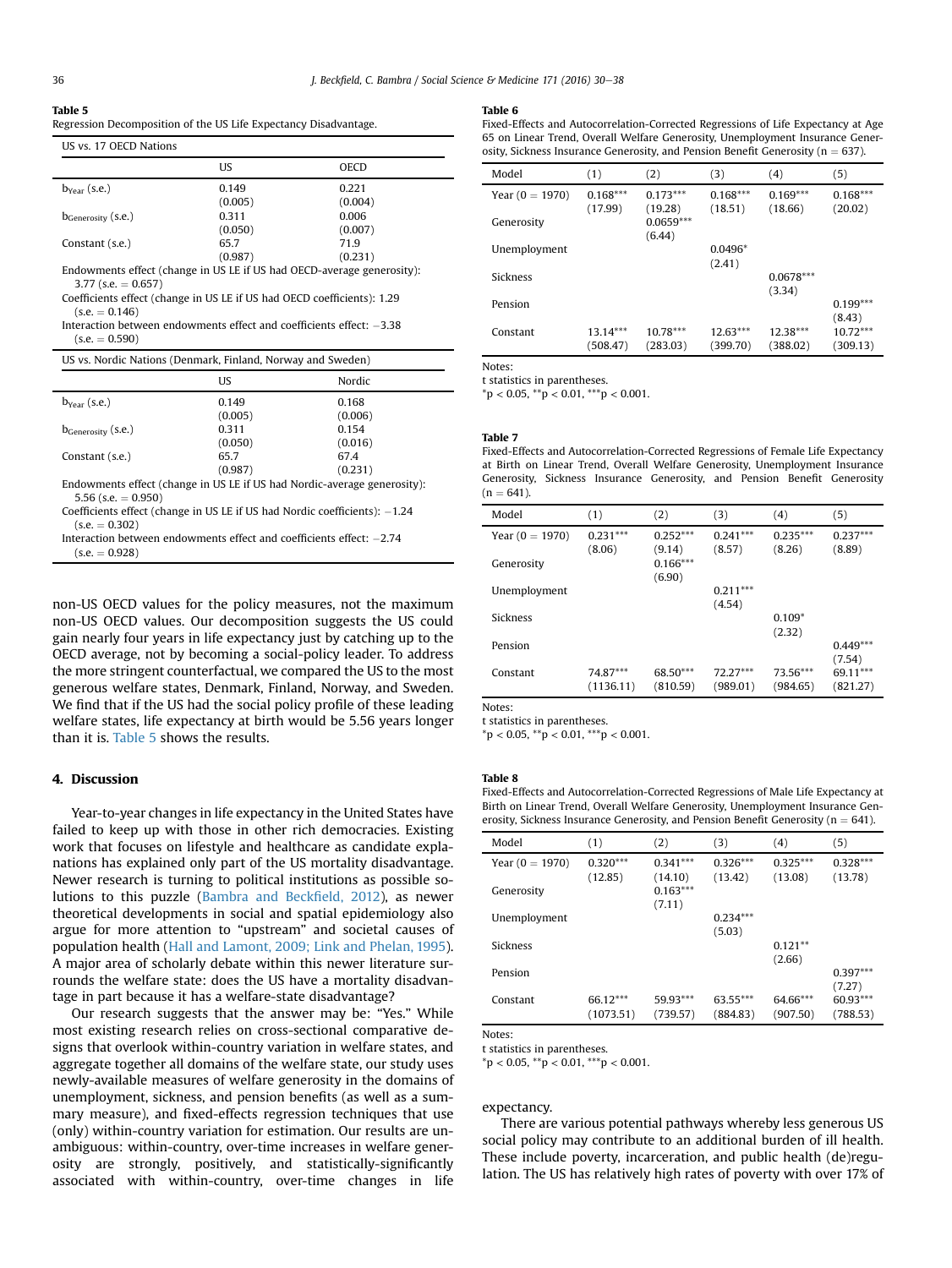<span id="page-7-0"></span>US citizens experiencing 'relative poverty' (defined as having less than 50% of the average [median] national income) compared to 11% in the UK and around 7% in Denmark ([Woolf and Aron, 2013\)](#page-8-0). The US also has the highest rates of child poverty amongst highincome countries; in excess of 20% of US children live in poverty disproportionately concentrated amongst African American children. The links between poverty and poor health are well established. For example, [Nelson and Fritzell \(2014\)](#page-8-0) examined the role of antipoverty strategies in explaining international differences in population level mortality rates and life expectancy: countries that provided higher minimum income benefits, and therefore had lower poverty rates, had better population health. The US also has far higher rates of incarceration [\(Schrecker and Bambra, 2015\)](#page-8-0), which contributes to ill health among the incarcerated and their families ([Wildeman et al., 2012\)](#page-8-0).

Market regulation to promote public health is also another potential pathway. Preventative health policy such as regulating saturated fat levels in food can reduce cardiovascular disease, reducing air pollution levels lowers risks for respiratory and cardiovascular disease, and workplace health and safety regulations reduce workplace accidents and illnesses ([Mackenbach and McKee,](#page-8-0) [2013\)](#page-8-0). The US has the highest rates of obesity, and it also regulates products and their advertising less than other comparable countries ([De Vogli et al., 2014](#page-8-0)).

Methodologically, our paper has presented a new way of analysing the associations between welfare states and health. We have used a newly available source of data  $-$  the Comparative Welfare Entitlements Database II (Scruggs et al.,  $2014$ ) – to address methodological shortcomings of previous work. We disaggregated the measurement of the welfare state into three primary policy domains (unemployment insurance, sickness benefits, and pensions). We also use models that are robust to unmeasured betweencountry differences and serial autocorrelation of repeated measures (fixed-effects estimation with autocorrelation-corrected standard errors). Our methods therefore overcome some of the criticisms of previous "welfare state regime" based research: Firstly, they present a longitudinal analysis where most previous research has been cross-sectional. Secondly, by looking at specific indicators of welfare generosity across specific individual policy domains, they allow a more detailed examination and isolation of social policy effects on population health [\(Lundberg et al., 2008](#page-8-0)). Previous welfare states and health research has been criticised as the regimes concept assumes that most of the key social policy areas within a welfare regime (i.e. social transfers, education, health care, public health regulation) will reflect a similar across the board approach to welfare provision and that each regime type itself reflects "a set of principles or values that establishes a coherence in each country's welfare package" [\(Kasza, 2002\)](#page-8-0). We therefore build on recent research by [Van der Wel et al. \(2011\)](#page-8-0), who take an institutional approach to analysing welfare state effects (their analysis examined the effects of social expenditure on inequalities in the employment of people with ill health) and thereby helps to unpack 'the black box' of welfare state regimes (Castles, 2008). The drawback of this approach though is that "it prevents an examination of the impact of the entire complexity and dynamics of welfare programs and their interaction with other institutions, like a regime approach does" ([Van der Wel et al., 2011\)](#page-8-0).

Future research should address the limitations of our study. First, individual-level mortality data should be integrated with individual-level policy coverage data to assess the mechanisms whereby the welfare state improves population health. Such data are exceedingly scarce, and should be the topmost priority for the international research infrastructure. Second, the timing of these effects should be disentangled, and the possibilities of cumulative effects should be explored, since our analysis is limited to associations between short-term within-country changes. Third, although our fixed-effects models simulate control for all unmeasured, between-country differences, we were limited in our ability to add time-varying covariates; for instance, the potential role of medical technology should be explored in future work. Fourth, we acknowledge that the associations between social policy generosity and life expectancy at age 65 may be affected by residual confounding. Fifth, our ability to assess the role of voluntary private welfare spending is limited by our data. Sixth and finally, we cannot, with the data we have access to, completely rule out endogeneity bias.

## 5. Conclusion

The United States has a mortality disadvantage relative to its political and economic peer group. Previous research has focused on lifestyle and health care explanations. In this paper, we present the first long-term longitudinal examination of the contribution of the generosity of social policy programmes in explaining this disadvantage. Using life expectancy and indicators of unemployment insurance, pensions and sickness insurance, we found a substantively and statistically significant association between welfare generosity and population health  $-$  especially in regards to pension provision. Our research suggests that there is evidence that the US mortality disadvantage is, in part, a welfare state disadvantage.

#### Acknowledgement

JB and CB are part of the HiNEWS project - Health Inequalities in European Welfare States funded by the NORFACE (New Opportunities for Research Funding Agency Cooperation in Europe) Welfare State Futures programme (grant reference:462-14-110). For more details on NORFACE see: [http://www.norface.net/11.](http://www.norface.net/11) We thank Sasha Killewald for her advice. This paper was presented to the American Association of Public Health conference in San Francisco in October 2012. We are grateful to the audience for their comments and questions. Any remaining errors are, of course, our own.

#### References

- [Abdul, Karim Syahirah, Eikemo, Terje A., Bambra, Clare, 2010. Welfare state regimes](http://refhub.elsevier.com/S0277-9536(16)30585-8/sref1) [and population health: integrating the East Asian welfare states. Health Policy](http://refhub.elsevier.com/S0277-9536(16)30585-8/sref1)  $94.1, 45 - 53$  $94.1, 45 - 53$  $94.1, 45 - 53$
- Adema, W., Fron, P., Ladaique, M., 2011. Is the European welfare state really more expensive?: indicators on social spending, 1980-2012; and a manual to the OECD social expenditure database (SOCX). In: OECD Social, Employment and Migration Working Papers, No. 124. OECD Publishing. [http://dx.doi.org/10.1787/](http://dx.doi.org/10.1787/5kg2d2d4pbf0-en) [5kg2d2d4pbf0-en.](http://dx.doi.org/10.1787/5kg2d2d4pbf0-en)
- [Alderson, A.S., Nielsen, F., 2002. Globalization and the great u-turn: income](http://refhub.elsevier.com/S0277-9536(16)30585-8/sref3) inequality trends in 16 OECD countries. Am. I. Sociol. 107, 1244-[1299](http://refhub.elsevier.com/S0277-9536(16)30585-8/sref3).
- Armingeon, Klaus, Isler, Christian, Knöpfel, Laura, Weisstanner, David, Engler, Sarah, 2015. Comparative Political Data Set 1960-2013. <http://www.cpds-data.org/>.
- [Bambra, C., 2005. Cash versus services:](http://refhub.elsevier.com/S0277-9536(16)30585-8/sref5) 'worlds of welfare' and the decommodification of cash benefi[ts and health care services. J. Soc. Policy 34, 195](http://refhub.elsevier.com/S0277-9536(16)30585-8/sref5)-[213](http://refhub.elsevier.com/S0277-9536(16)30585-8/sref5).
- Bambra, C., Beckfield, J., 2012. Institutional Arrangements as Candidate Explanations for the US Mortality Disadvantage. Harvard University, Cambridge, MA. Retrieved from: [http://scholar.harvard.edu/](http://scholar.harvard.edu/files/jbeckfield/files/bambra_and_beckfield_2012.pdf)files/jbeckfield/files/bambra\_and\_ beckfi[eld\\_2012.pdf](http://scholar.harvard.edu/files/jbeckfield/files/bambra_and_beckfield_2012.pdf) (Accessed 15 July 2014).
- Beckfi[eld, J., Krieger, N., 2009. Epi](http://refhub.elsevier.com/S0277-9536(16)30585-8/sref8)  $+$  [demos](http://refhub.elsevier.com/S0277-9536(16)30585-8/sref8)  $+$  [cracy: linking political systems and](http://refhub.elsevier.com/S0277-9536(16)30585-8/sref8) [priorities to the magnitude of health inequities](http://refhub.elsevier.com/S0277-9536(16)30585-8/sref8)—[evidence, gaps, and a research](http://refhub.elsevier.com/S0277-9536(16)30585-8/sref8) [agenda. Epidemiol. Rev. 31, 152](http://refhub.elsevier.com/S0277-9536(16)30585-8/sref8)-[177.](http://refhub.elsevier.com/S0277-9536(16)30585-8/sref8)
- Beckfi[eld, J., Bambra, C., Eikemo, T.A., Huijts, T., Wendt, C., 2015. Towards an insti](http://refhub.elsevier.com/S0277-9536(16)30585-8/sref9)[tutional theory of welfare state effects on the distribution of population health.](http://refhub.elsevier.com/S0277-9536(16)30585-8/sref9) [Soc. Theory Health 13, 227](http://refhub.elsevier.com/S0277-9536(16)30585-8/sref9)-[244.](http://refhub.elsevier.com/S0277-9536(16)30585-8/sref9)
- [Brady, D., 2008. Rich Democracies, Poor People: How Politics Explain Poverty. Ox](http://refhub.elsevier.com/S0277-9536(16)30585-8/sref10)[ford University Press, New York](http://refhub.elsevier.com/S0277-9536(16)30585-8/sref10).
- [Castles, F.G., 2008. What welfare states do: a disaggregated expenditure approach?](http://refhub.elsevier.com/S0277-9536(16)30585-8/sref11) [J. Soc. Policy 38, 45](http://refhub.elsevier.com/S0277-9536(16)30585-8/sref11)-[62.](http://refhub.elsevier.com/S0277-9536(16)30585-8/sref11)
- [Chung, H., Muntaner, C., 2006. Political and welfare state determinants of infant and](http://refhub.elsevier.com/S0277-9536(16)30585-8/sref12) [child health indicators: an analysis of wealthy countries. Soc. Sci. Med. 63,](http://refhub.elsevier.com/S0277-9536(16)30585-8/sref12) [829](http://refhub.elsevier.com/S0277-9536(16)30585-8/sref12)-[842](http://refhub.elsevier.com/S0277-9536(16)30585-8/sref12).